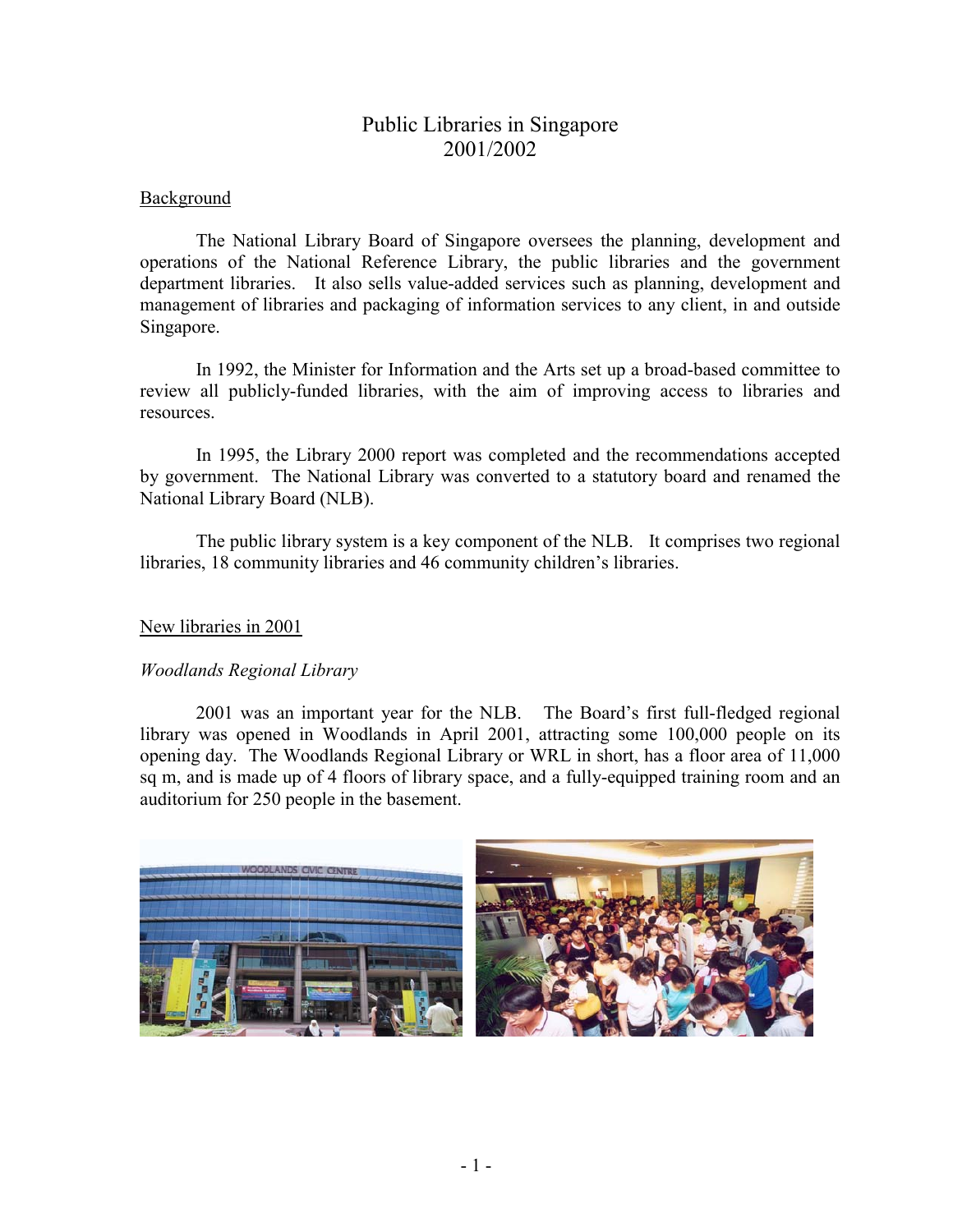Average visitorship is 8,000 to 10,000 per day on weekdays, and on weekends, some 15,000 to 18,000 people would visit the library per day. The response was just amazing. To date, over 5,427,096 people have visited the library since its opening in April last year.

Woodlands is one of four regional centers in Singapore, with an estimated population of 250,000 in Woodlands new town itself, and a surrounding population of some 450,000 people in the neighbouring new towns, namely, Yishun and Sembawang.

New services that were prototyped in WRL included the following :

- i) a semi-enclosed video screening room which seats up to 30 persons,
- ii) wireless technology for laptops to be used in any part of the library,
- iii) a whole floor of over 2,000 sq m allocated to reference collections and services, with a complement of dedicated reference librarians to provide the service,
- iv) a whole floor of over 2,000 sq m allocated to children's collections and a pool of children's librarians dedicated to the service,
- v) a large music listening lounge to allow users to enjoy music while reading and learning in the library, and
- vi) over 100 local art pieces, including sculptures, with full description of artists and their works to give our customers a chance to immerse in art and culture while using the library.



WRL chose nature and ecology as its theme for décor and library programming, as the library is located in the north of Singapore, in the midst of large spaces of nature and near the Singapore Zoo, the Kranji and Seletar Reservoirs, and the Sungai Buloh Nature Park, also a bird sanctuary.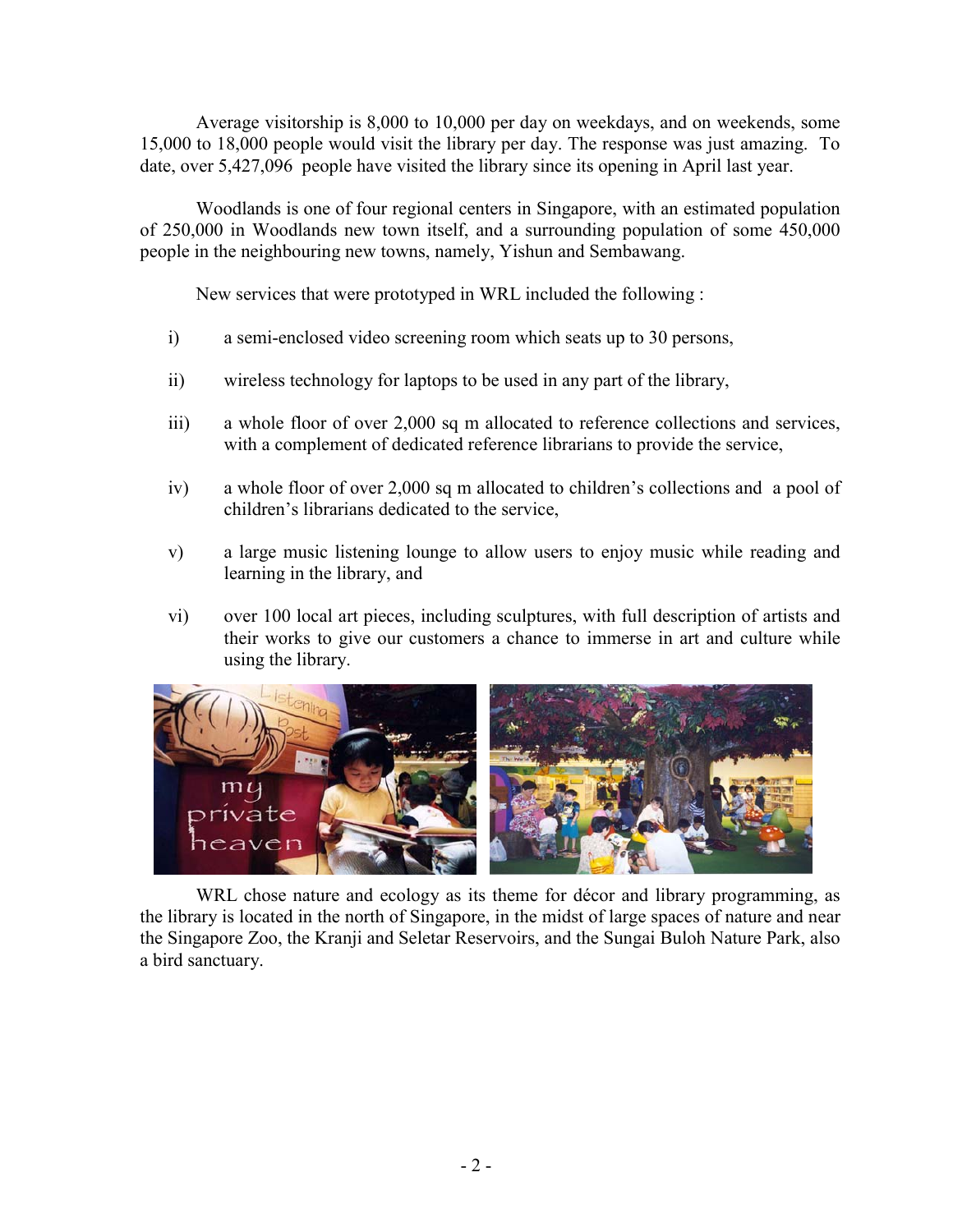#### *Bedok Community Library*

November 2001 saw the opening of the NLB's second major upgraded library in the Bedok new town.

This library was opened in 1985 and had its first major upgrade in 2001. The library has a floor area of over 3,500 sq m and comprises 3 levels. It serves an estimated population of 200,000.



New services introduced in this library included the following :

i) an activity area called health@BE which gives customers a go at experiential learning by way of health machines, fitness test equipment housed side by side with the library's health collections. The activity zone is also next to the programming zone where regular health talks and programmes are held to highlight the services and collections,



ii) a Malay library service which provides a special focus for the large ethnic Malay community in the Bedok new town. This includes a large collection in Malay, and a website which helps customers by pointing them to relevant websites of particular interest to this community,

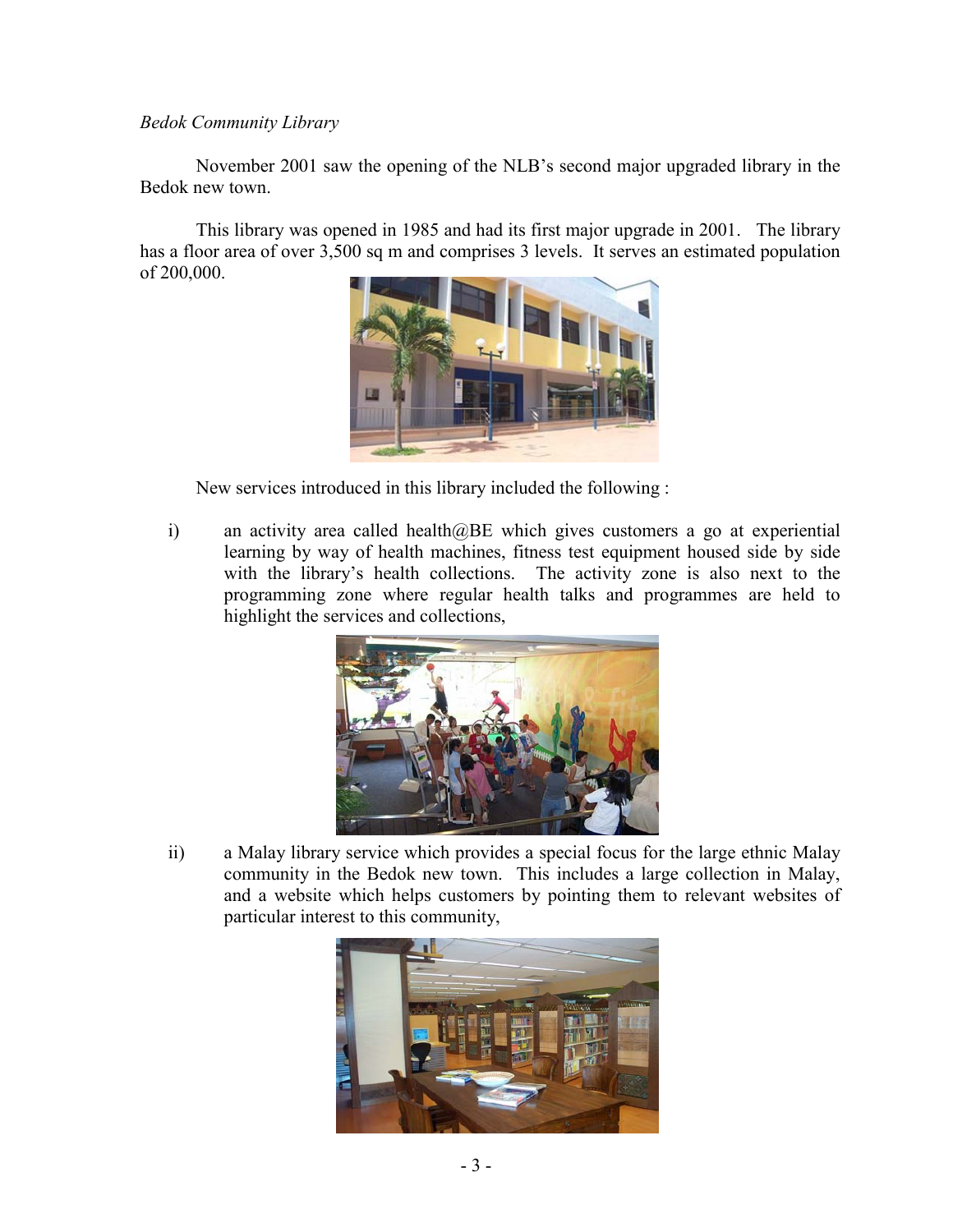iii) a Quiet Reading Room for about 30 customers to read in silence. This special room was set up in response to customers' feedback that the NLB's libraries were becoming too noisy for some people who wished to read in complete silence.



As the number of visitors per branch had increased from an average of 1,500 to 3,000 before 1995 to 3,000 to 8,000 per branch today, noise has become one of the top three complaints received by the NLB in 2001. So far, response to the Quiet Reading Room has been very positive, and this service is rolled out to other libraries being upgraded.

#### *New community children's libraries*

Four new libraries were opened in 2001 to serve the needs of children under 10 years old. These are on the ground level of government housing which makes it very easy for parents or grandparents to bring their young ones to visit the libraries. They are open 7 days week. A total of 46 such libraries have been set up in the past 10 years.

## Other major initiatives

A major promotional programme called "Born To Read, Read To Bond" was launched by the NLB in Nov 2001 to encourage parents of babies and young children to register their newborns as library members, and to enjoy significant discounts in the NLB's workshops on parenting and reading with your child.

This was a major joint effort by the NLB with several partners, including the Ministry of Community Development and Sports, and a number of companies selling baby products. Together, the partners contributed over \$1 million in cash and in kind towards the year-long programe.

Another major programme was a year-long campaign mounted to reduce the noise level at the NLB libraries. This was in response to customer feedback.

In transforming the NLB from a traditional public library to a lifestyle library with a wide range of enhanced services, the NLB managed to increase the number of loans and visitors to the libraries, from 10 million loans in 1994 to some 28 million in 2001, and from 6